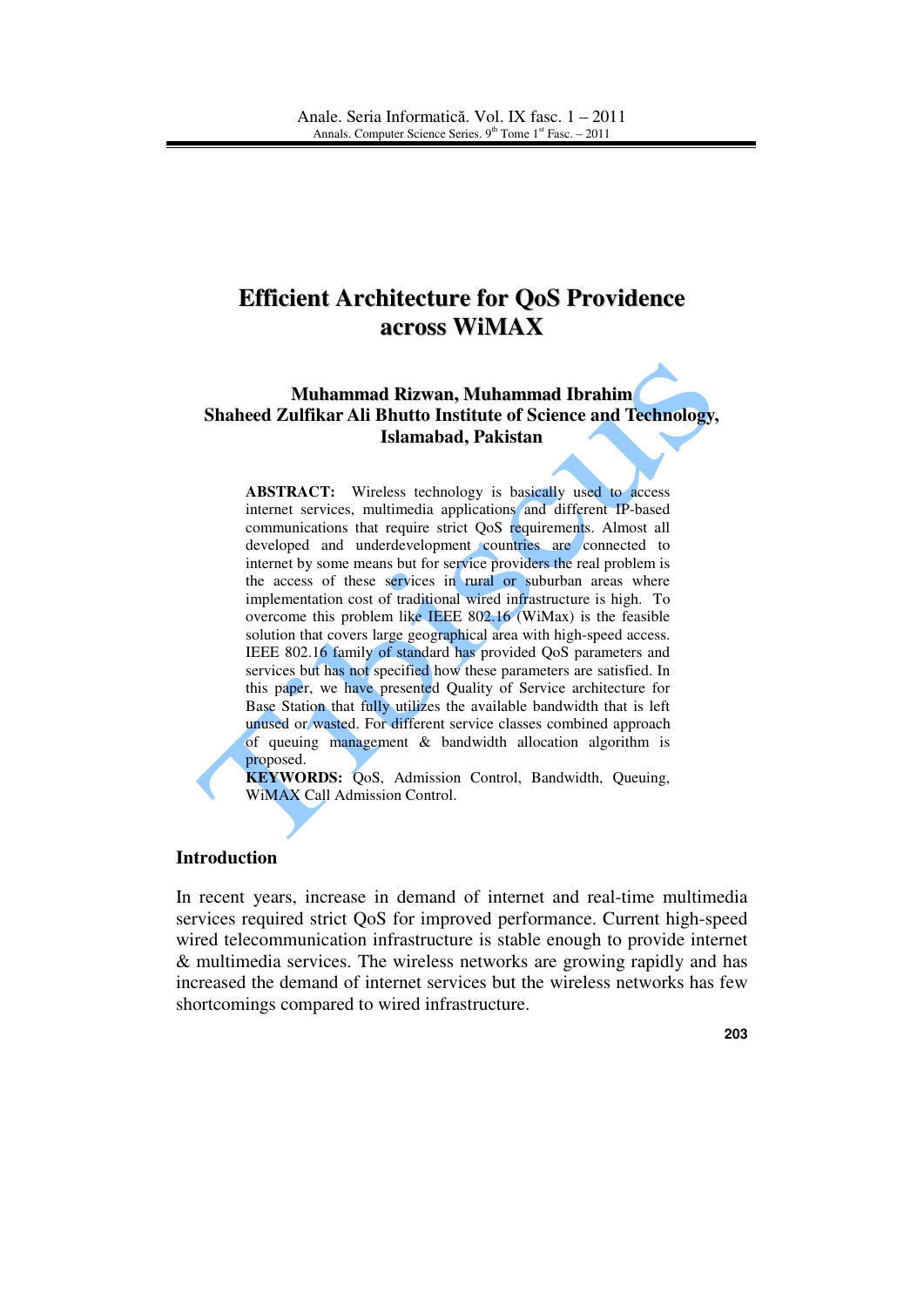For the most, part far and wide used broadband technology that aims to provide high-speed data, audio, video services and an alternate of wired infrastructure with large coverage area & low deployment cost is WiMAX.

With extensive use of bandwidth hungry real-time multimedia services and application has increased the importance of QoS in wireless networks ([Tsa07]). A typical WiMAX system consists of SS (Subscriber Station) and BS (Base Station). BS is connected to core network  $\&$  is responsible for communication between SS and core network. Although IEEE 802.16 family of standards have provided different QoS parameters & services but have not specified how these parameters be satisfied. ([Lin10]) IEEE 802.16e-2005 standard has defined five service types.

Call Admission Control (CAC) & Bandwidth allocation are the fundamental mechanisms for QoS providence in WiMAX.([Goy10]) CAC is the process in which base station is attempted to be connected by Subscriber Station. After receiving the request, Base Station decides whether to accept or reject connection. After the connection is set up and Subscriber Station has data to be transmitted, it sends bandwidth request to Base Station. The Base Station considers granting or rejecting the bandwidth request by using bandwidth allocation algorithms is regarded as bandwidth allocation. Any standard scheduling algorithm is so far not specified to be used and is open research area so vendors and operators can develop their own scheduling algorithms.

[Tun08]: There are two modes for Base Station and Subscriber Station to allocate bandwidth in WiMAX. First, grant per connection in which connection is granted the bandwidth after request from Subscriber Station to Base Station. Secondly, grant per subscriber station in which subscriber station is granted the bandwidth as a single slot.

In this paper our contribution is based on the extensive literature review, in-depth study of scheduling algorithms & previously proposed models regarding queuing management in bandwidth allocation and incorporation of scheduling algorithm for bandwidth allocation at Base Stations. The main objective of our conceptual model is to fully utilize the available bandwidth that is wasted or remained unused that leads to efficient use of WiMAX resources. Our conceptual model is a combination of different previously proposed models & scheduling algorithms from different research papers to guarantee QoS in WiMax. The rest of the paper is organized as follows. First, related work in section I. Then proposed a combined architecture for queuing management and bandwidth allocation mechanism in section II, section III provides our system design, section IV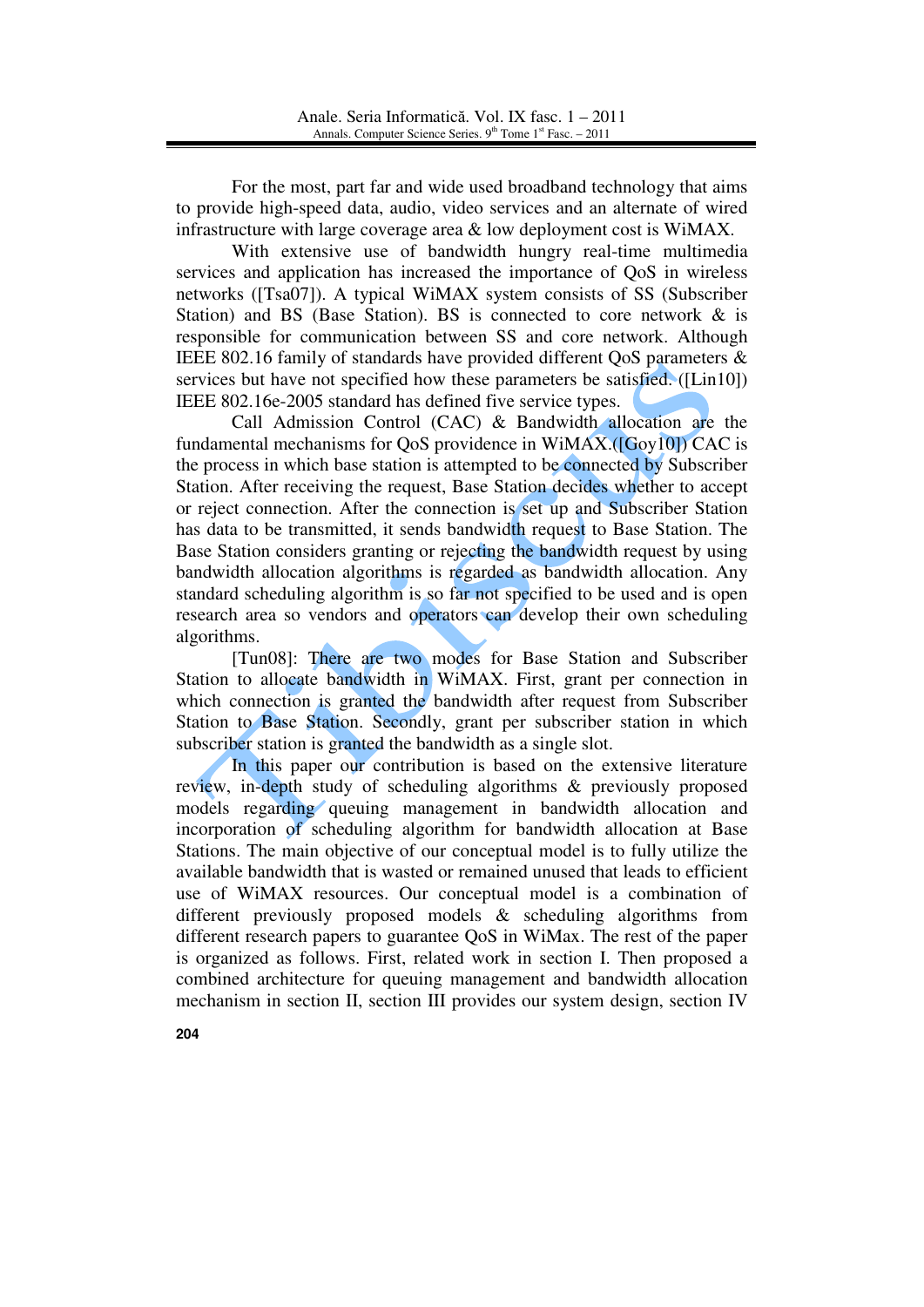presents our simulation & results, section V concludes this paper and future work declared in section VI. Finally, references provided in section VII.

# **1. Related work**

After extensive literature review, so many proposals supported quality of service in WiMAX networks that satisfy bandwidth allocation but not many solutions are provided to support bandwidth allocation and delay guarantee. ([Gha08]) A mechanism is required to maximize the system throughput and minimizing the end-to-end delay for new connection after checking the availability of the bandwidth & resources is Call Admission Control.

[Sad10] has presented a bandwidth allocation algorithm based on QoS requirements of different traffic types for real-time service classes. The proposed bandwidth allocation proposal controls the amount of bandwidth for different services by giving several priorities. [Tsa07]: The proposed algorithm collects the BW requests from each SS and compares the available resources to these BW requests; if there is enough BW to satisfy the requested BW of the SS so BW requests are accepted and BW allocated will be equal to the requested one. Otherwise, some BW requests will be rejected and the available BW is shared between different services classes by respect to the priority described previously.

[Goy10] has presented a study on centralized scheduling for Unsolicited Grant Service and Real-time Polling Service. Author has discussed routing algorithms and proposed two new routing algorithms. Author has also proposed a mechanism to meet quality of service for discussed classes. As data rate can be changed in real-time polling service and extra bandwidth can be requested so performance increases in delay & drop of packets.

[Uki09] has proposed a new predictive CAC and resource reservation scheme that predicts the instantaneous new incoming call's QoS requirement using adaptive filtering approach based on the past knowledge gained as well as the QoS trend of the already admitted calls. The proposed prediction algorithm finds out the condition of the network in terms of stability and loading and passed that message to source reservation block. Resource reservation block takes the decision of the admission or rejection of the new call based on the congestion notification sent by the PCAC block and the available resource available.

**205** [Kal09] has proposed Token bucket based CAC scheme. The function of the admission controller in our CAC scheme is described as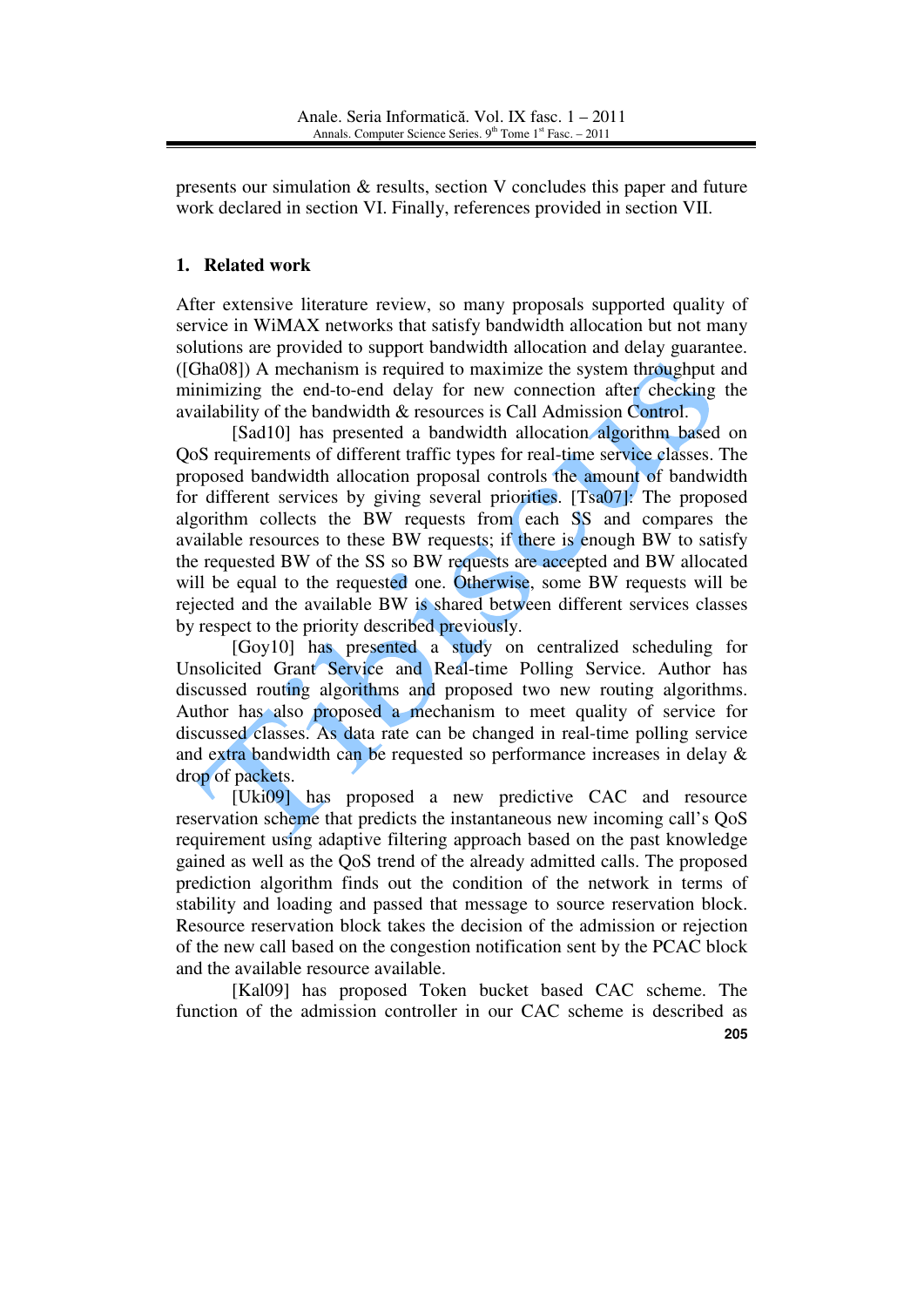follows. Whenever base Station receives a connection request it first checks for availability of required bandwidth. If no, it will reject the connection, else it will verify whether the delay guarantees given to the admitted rtPS connections as well to the current requested connection (rtPS) are satisfied. From the numerical results author has conclude that the proposed CAC scheme could be the better choice for admission control in Mobile WiMAX in terms of NCBP and HCDP.

[Gha08] has presented an analytical analysis of three types of connections for service classes that supports different types of application  $\&$ connection to assess call admission control. The presented analysis is a combination of new connection appearance and intended the results obtained for delay by Markov chain.



**Figure 1: QoS Model for WiMAX (Tung, 2008)** 

**206** [Tun08] has proposed termination probability of channel utilization for Call Admission Control mechanism that blocks & drops under traffic loads [Tsa07]. To support quality of service author has claimed that the proposed model support different traffic types. The existing model has not included the Queuing mechanism for bandwidth allocation. As more and more SS join to communicate, the bandwidth requirements will increase accordingly. Also, the location of BS is stationary but the location of SS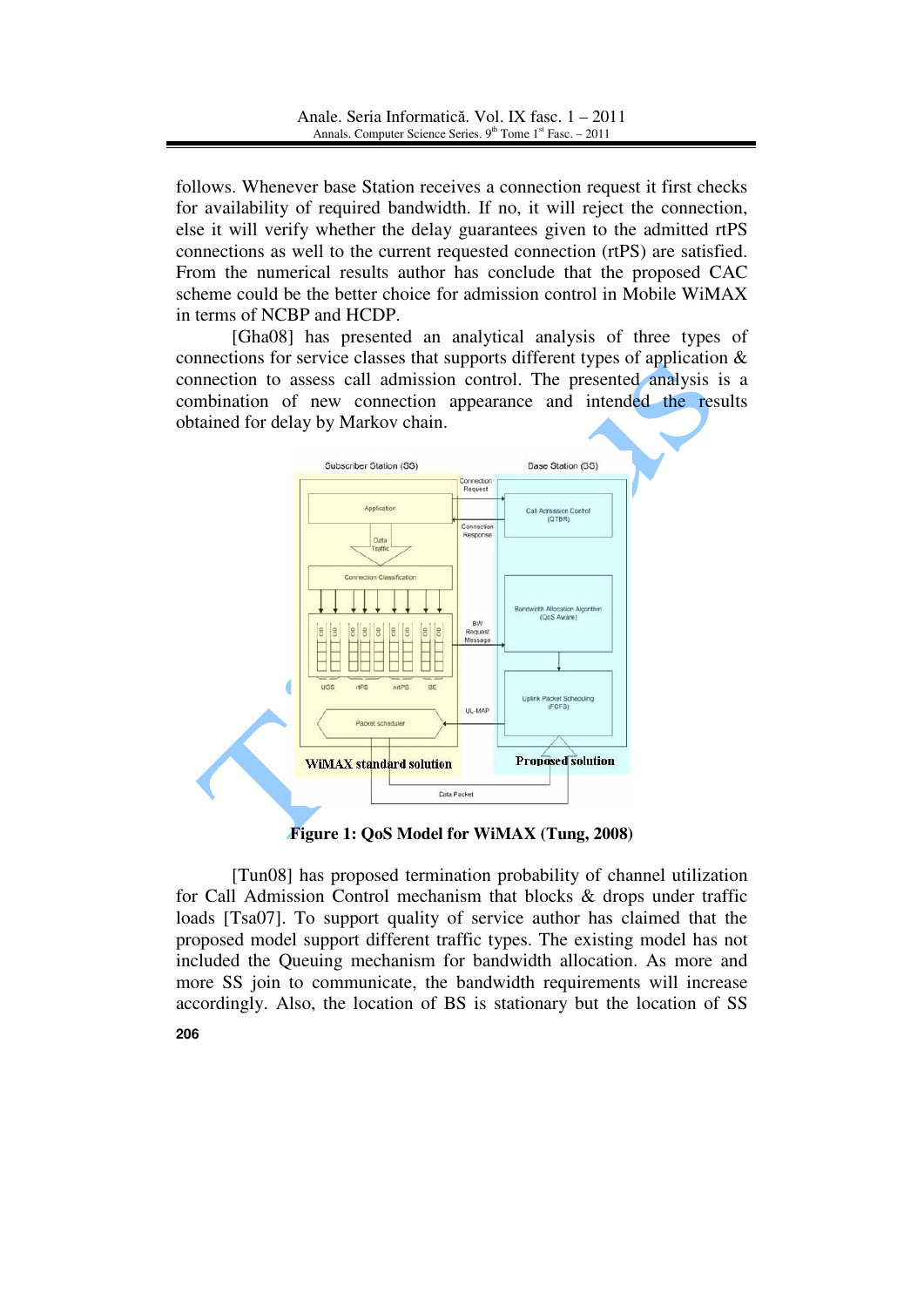may vary dynamically. Therefore, in the absence of proper queuing mechanism and bandwidth allocation, the BS will become overloaded nevertheless.

 [Gho07] has proposed scheduling algorithm in whish assumed that all nodes are half duplex and cannot transmit and receive at same time. Author has illustrated five algorithms and has recommended the SFS algorithm. Author has justified his claim by simulation results.

## **2. Proposed model**



In our proposed conceptual architecture, idea is to fully utilize the available bandwidth that is wasted or remained unused by different services classes which varies as per their requirements. All services approaches to BS for connection establishment as it is connected to the core network & CAC is responsible for connection establishment, depending upon the available recourses connection is accepted or rejected. Thus CAC restricts the access to network in order to provide QoS to already established connections.

In PMP mode BS has to treat lots of requests for bandwidth allocation to avoid dead lock situation and provide QoS to SS, we have proposed a conceptual queuing managements architecture with addition of bandwidth allocation algorithm at base station. In our proposed architecture, when a connection request is forwarded to Base Station the CAC policy checks whether it has resources available to fulfill the requirements. After connection is established the Subscriber Station sends a bandwidth request to Base Station. Base Station than allocates the bandwidth and manages the queue to pass on by using Weighted Fair Queuing (WFQ). Packets are first classified into various service classes and then assigned a queue. There after the bandwidth allocation algorithm in [Sad10] specify amount of resource to each service on priority basis.

The main objective of using bandwidth allocation algorithm after queue management is fully utilize the bandwidth as if one service class has requested bandwidth that is currently not available the available bandwidth is passed on to the next service class. With this combined approach of queue management & bandwidth allocation algorithm the bandwidth is allocated as per requirements with support of reuse of remaining bandwidth. Then connection request/application approaches to uplink packet scheduler at BS.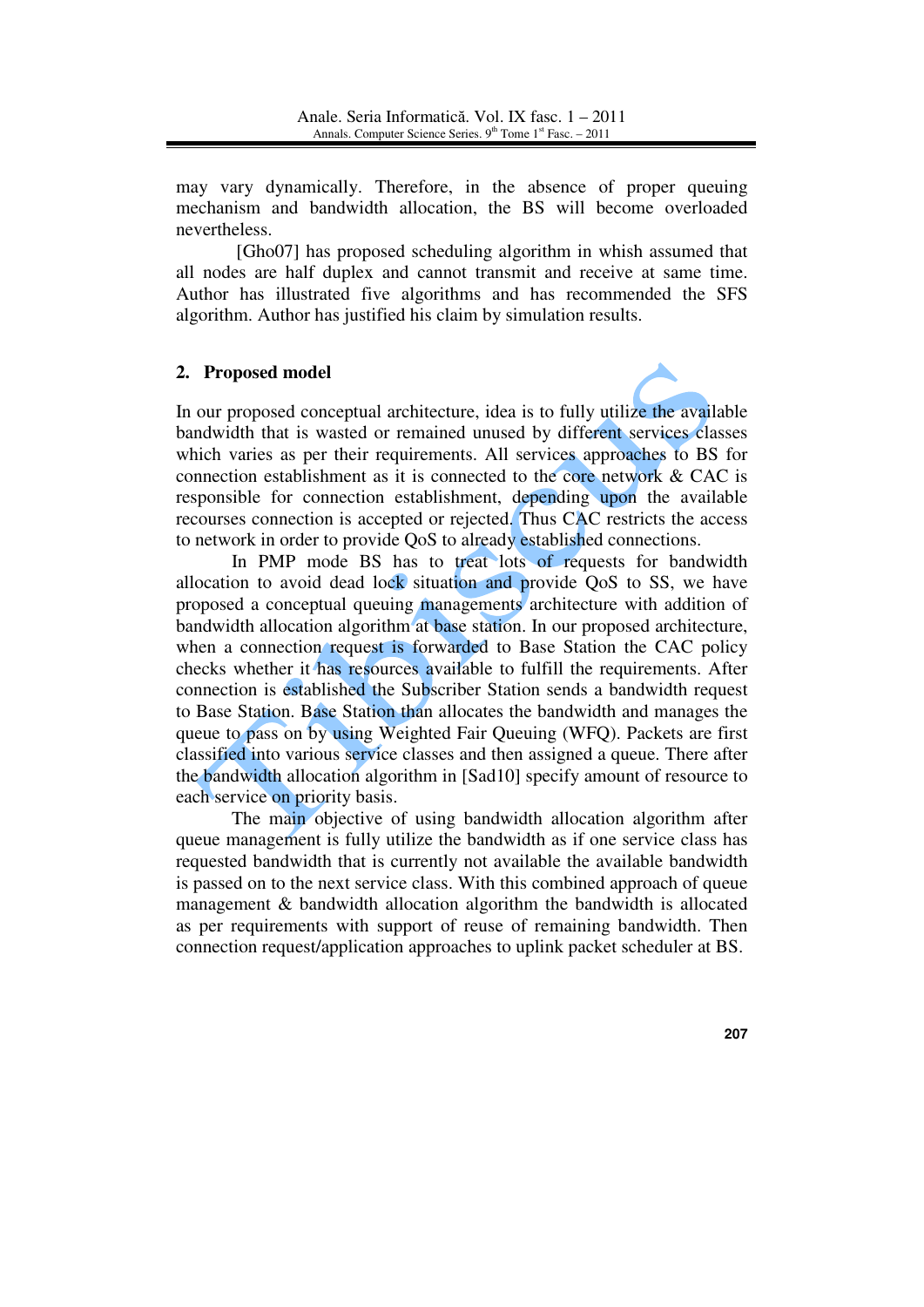

**Figure 2: Proposed Architecture for Bandwidth Allocation and Queuing Management**

## **3. System design**

In this paper we proposed a conceptual model based on the extensive literature review, in-depth study of scheduling algorithms  $\&$  previously proposed models regarding queuing management in bandwidth allocation and incorporation of bandwidth allocation algorithm for bandwidth allocation at Base Stations. The main objective of our conceptual model is to fully utilize the available bandwidth that is wasted or remained unused. Bandwidth is basically allocated at Base Station in GPC mode and each connection is treated separately, Subscriber Stations has to follow the directions of Base Station.

In our conceptual architecture we proposed Weighted Fair Queue (WFQ) technique to reserve the bandwidth for the new connection request with set bandwidth method. As current open connections are utilizing there required & allocated bandwidths. The new bandwidth request is hold in queue and in the mean time the bandwidth allocation algorithm proposed in [Sad10] checks whether it has the bandwidth available for the service or not. If available bandwidth is allocated else the available bandwidth is provided to the next service on priority basis. In our model service provider and subscribers can be allocated bandwidth as fixed or dynamic as required.

**208** UGS is designed so that it supports real-time data streams. In UGS service flow require no compromise due to high priority. These services are the voice applications that always require maximum bandwidth. Delay can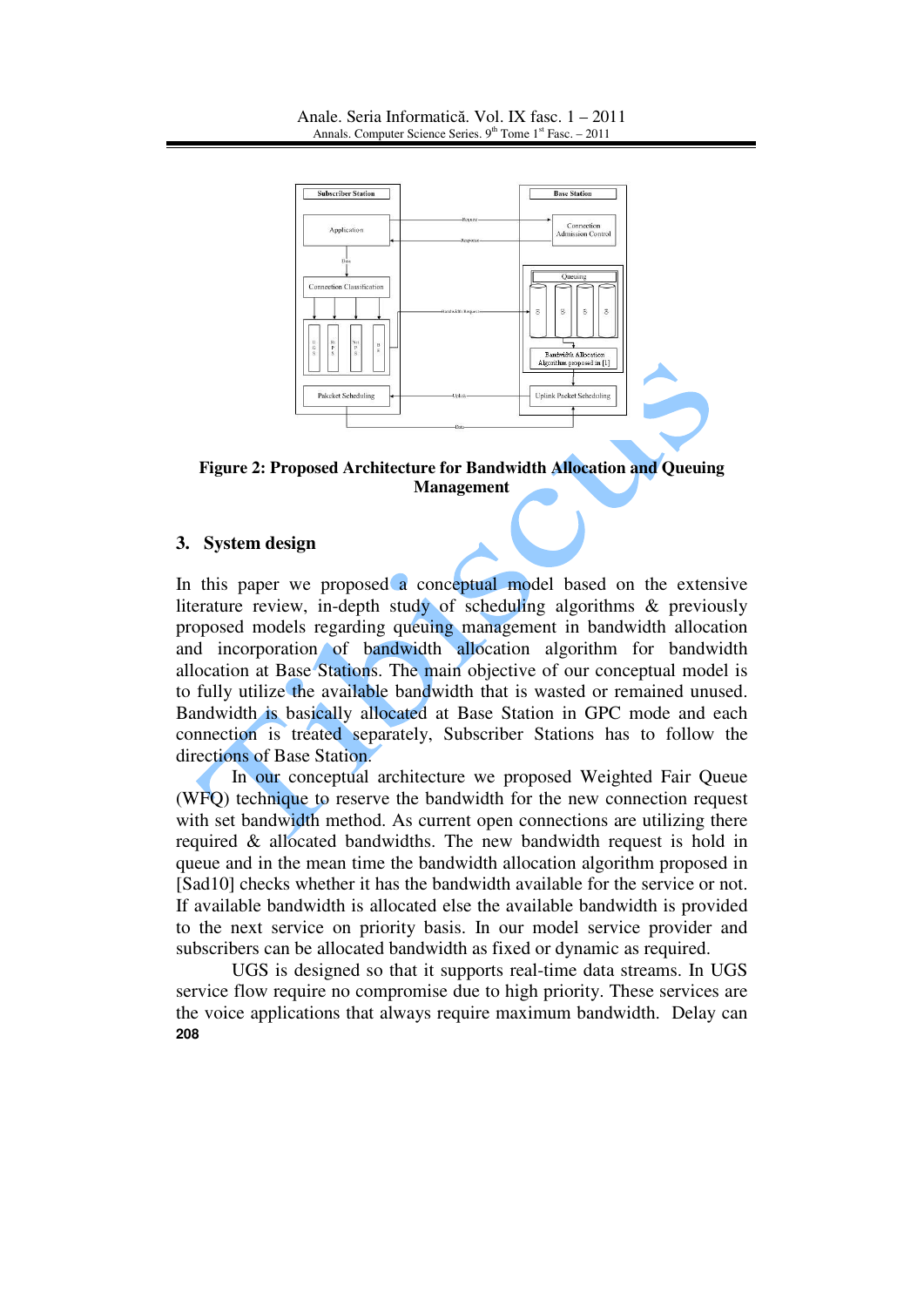be tolerated in ertPS that is a real-time application with variable data rate and supports video type applications. ([Goy10]) Inconsistent real time data packets of streams are designed for real time polling service multimedia traffic. Applications like http and FTP requires delay tolerant mechanism of data stream which is supported by NrtPS.

In our proposed model for delivery of quality of service we have prioritize different service classes as first UGS, secondly ErtPS, third rtPS, fourth nrtPS & fifth BE. The priority mechanism works such that higher priority served first than the remaining resources allocated to the reaming classes but in our model if higher priority class has requested resource that is currently not available than the algorithm allocate that recourse to the next service class.

### *Proposed Bandwidth Allocation Algorithm in* [Sad10]

| 1. For $i=1:M$                           |
|------------------------------------------|
| 2. if Bavail $\geq$ Breq                 |
| 3. Ballock= Breqk, $k=1,2,3,4,5$         |
| 4. else                                  |
| 5. Bremaind = $Bavail - Breq1 - Bresv$   |
| 6. Balloc1=Breq1                         |
| 7.<br>if $Breq2 \leq Bresv$              |
| 8.<br>Balloc2=Bresv                      |
| if Bremaind $\geq$ Breg3<br>9.           |
| 10.<br>$B$ alloc3=Breq3                  |
| 11.<br>if (Bremaind-breq3) $\geq$ Breq4  |
| 12.<br><b>Balloc4</b> = <b>Breg4</b>     |
| 13.<br>Balloc5= Bremaind-Balloc3-Balloc4 |
| 14.<br>else                              |
| 15.<br><b>Balloc4=Bremaind - Breg3</b>   |
| 16.<br>$Balloc5=0$                       |
| 17.<br>else                              |
| 18.<br>$Balloc3 = Bremaind$              |
| 19.<br>$Balloc4=0$                       |
| 20.<br>$Balloc5=0$                       |
| 21.<br>else                              |
| 22.<br>if (Breq2-Bresv) $\geq$ Bremaind  |
| 23.<br>Balloc2=Bremaind+Bresv            |
| 24.<br>Balloc3=0                         |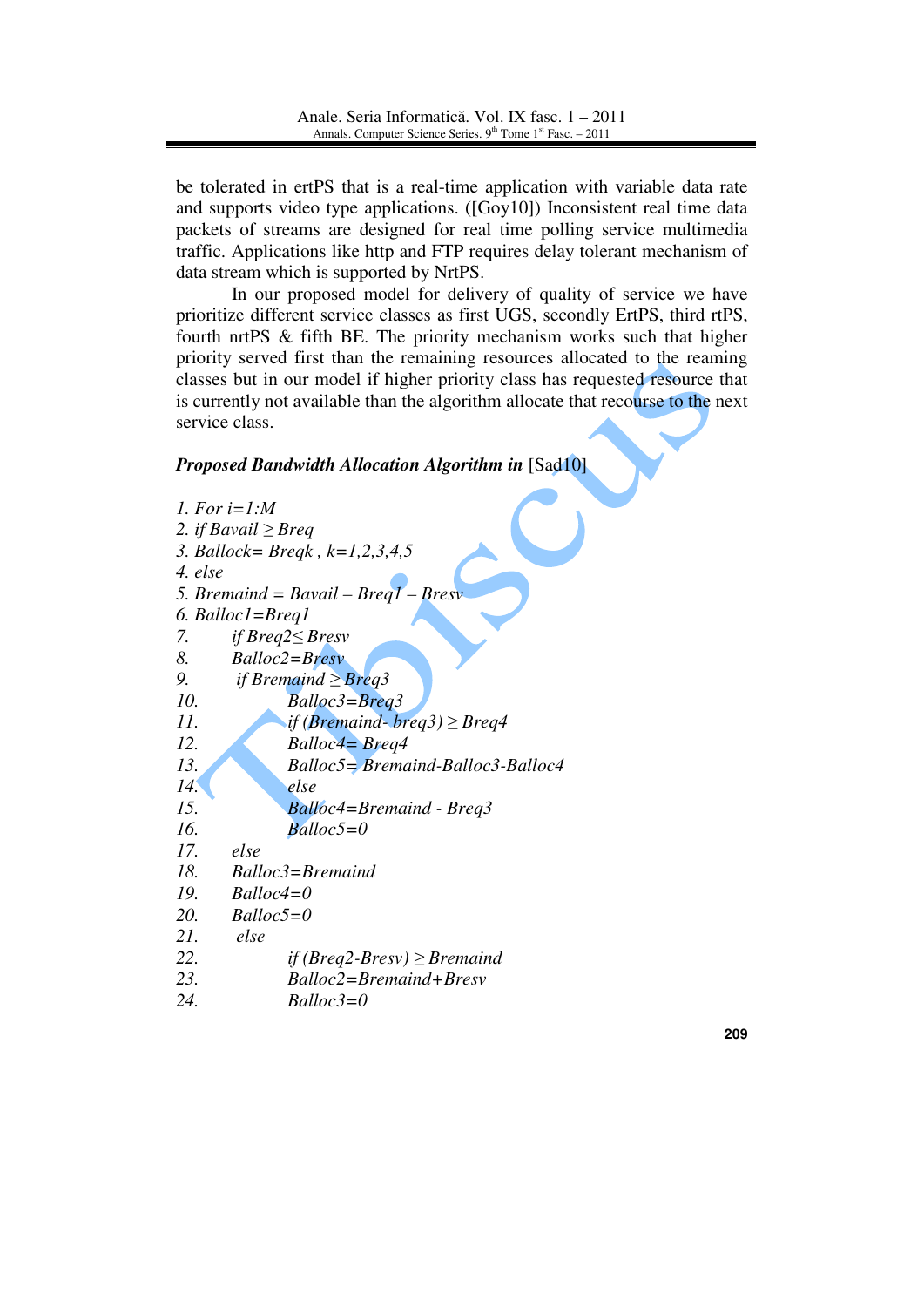| 25.<br>$Balloc4=0$                            |
|-----------------------------------------------|
| 26.<br>$Balloc5=0$                            |
| 27.<br>else                                   |
| 28.<br>$Balloc2 = Breq2$                      |
| 29.<br>if (Bremaind-Breq2) $\geq$ Breq3       |
| 30.<br>Balloc3=Breq3                          |
| 31.<br>if (Bremaind-Breq2-Breq3) $\geq$ Breq4 |
| 32.<br>Balloc4=Breg4                          |
| 33.<br>$Balloc5 = Bremaind-Breq2-Breq3-Breq4$ |
| 34.<br>else                                   |
| 35.<br>$Balloc4 = Bremaind-Breq2-Breq3$       |
| 36.<br>$Balloc5=0$                            |
| 37.<br>else                                   |
| 38.<br>$Balloc3 = Bremaind-Breq2$             |
| 39.<br>$Balloc4=0$                            |
| 40.<br>$Balloc5=0$                            |
| $41.$ end                                     |
| 42. end                                       |
| 43. end                                       |
| 44. end                                       |
| 45. end                                       |
|                                               |
|                                               |

# **4. Simulation & results**

For the validation of our proposed model we simulated a simple WiMAX network in ns-2 simulator. The network topology of simulation scenario consist of one BS & 5 fix nodes (SS).In our proposed model DSDV routing protocol is used over an available bandwidth of 2.5 Mbps, for channel simplicity we utilized wireless mode with addition of bandwidth allocation algorithm and queue mechanism over MAC 802.16.

First we simulated a standard network with fixed five nodes. In this scenario only one service is started with BS during communication over a channel in which Priority Queue mechanism is implemented in which UGS has maximum priority & BE with minimum.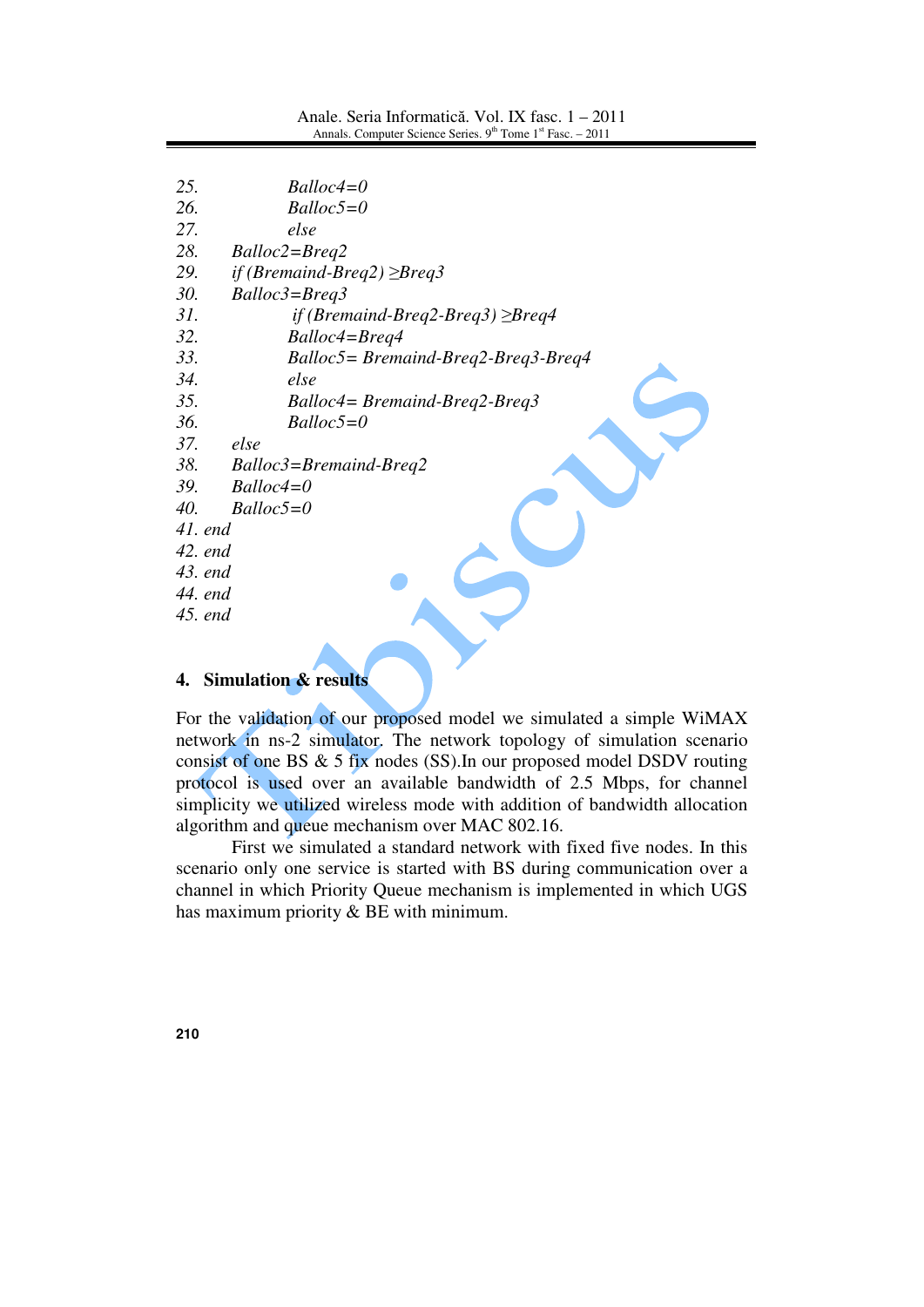

**Figure 3: Throughput achieved by each service type in a typical WiMAX scenario**

Figure 3 shows the results of throughput achieved by each service class in standard scenario. A 2.5 Mbps available bandwidth link is examined in ns-2. As the traffic starts the UGS throughput reaches to over 1 Mbps, ertPS reaches over half Mbps, rtPS reaches 400 Kbps, nrtPS reaches 70 Kbps and BE reaches 40 Kbps. These results shows that nrtPS and BE have large drop of bandwidth, Thus verified that high priority services consume maximum bandwidth and available bandwidth is not completely used. Then we simulated a new scenario using Weighted Fair Queuing.



**Figure 4: Throughput achieved by each service type using queuing mechanism**

In the next scenario, the Weighted Fair Queuing is applied to each service class. The value for each service class is fixed according to Table 1.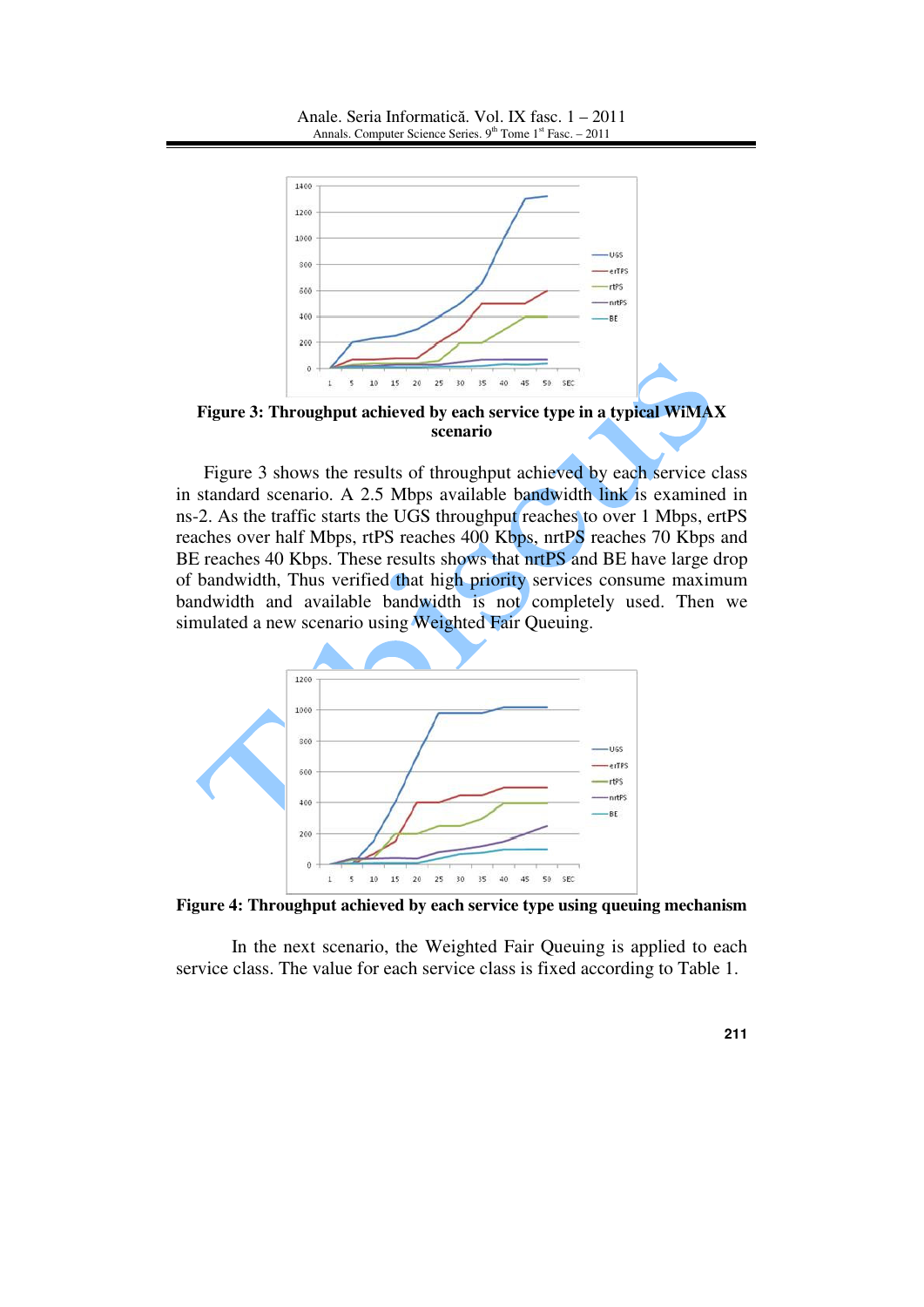| <b>Service Class</b> | <b>Bandwidth Allocation</b> $(\%)$ |
|----------------------|------------------------------------|
| <b>UGS</b>           | 40                                 |
| ertPS                | 20                                 |
| rtPS                 | 20                                 |
| nrtPS                | 15                                 |
| RF.                  |                                    |

**Table 1: Reserved Bandwidth for each Service Class**

Figure 4 present the throughput achieved by each service class using Weighted Fair Queuing mechanism. All service classes reached their fixed allocated bandwidths. UGS reaches 1 Mbps, ertPS reaches 500 Kbps, rtPS reaches 400 Kbps, nrtPS reaches 250 Kbps and BE reaches 100 Kbps. The simulation result showed that available bandwidth is almost fully utilized and low priority service also got their allocated share.

In the next scenario, the Weighted Fair Queuing mechanism is applied along with the bandwidth allocation algorithm proposed in [Sad10] to each service class. Figure 5 shows the simulation results of the proposed architecture. A slight change observed in the response time due to addition of bandwidth allocation algorithm but available bandwidth is fully utilized and all the service classes have got there allocated share.



**Figure 5: Throughput achieved by each service type using queuing mechanism and bandwidth allocation algorithm**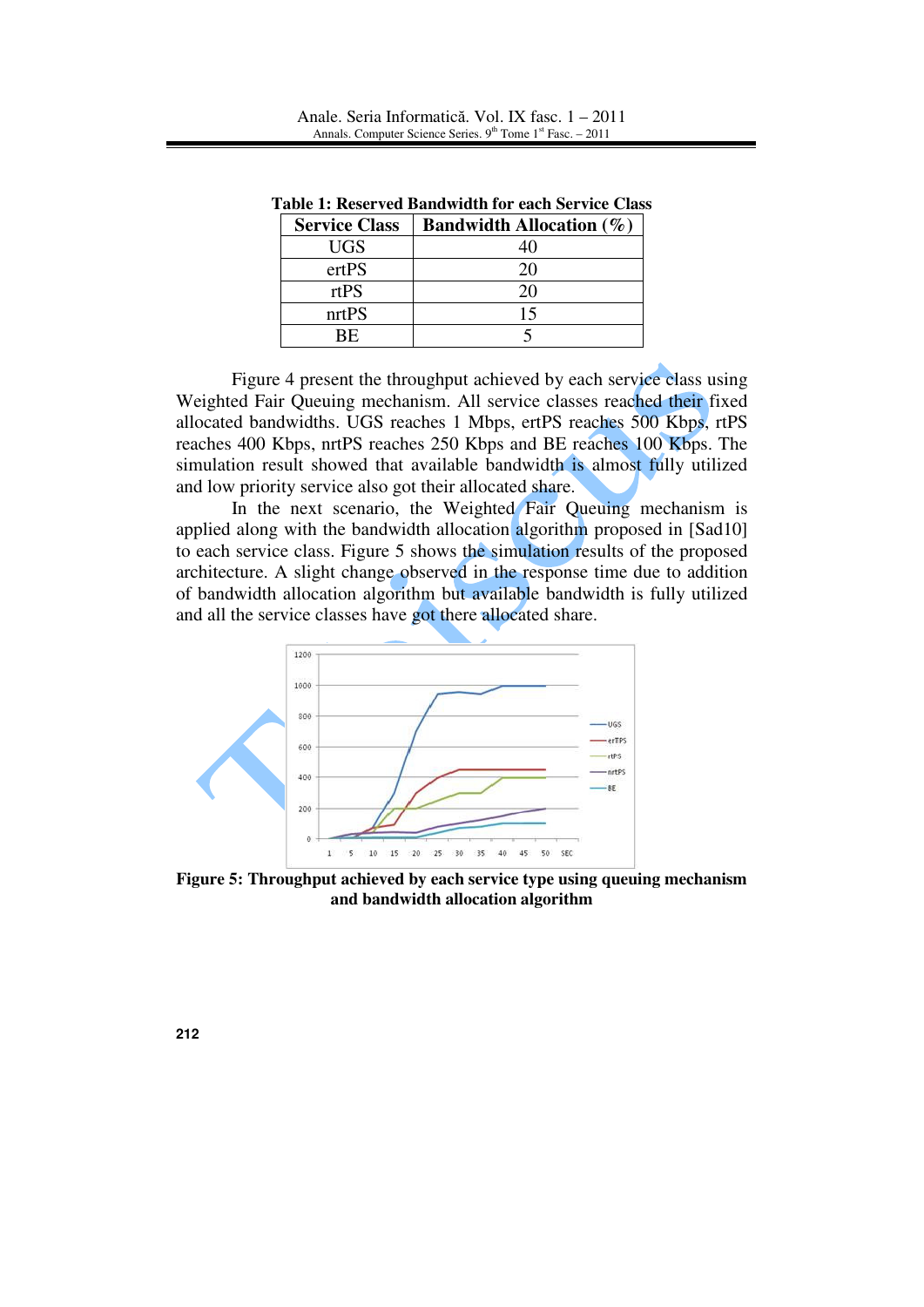## **5. Conclusion**

This paper presented a conceptual architecture to fully utilize the available bandwidth that is wasted or remained unused that leads to efficient use of WiMAX resources. The results of the simulations showed that using queuing mechanism along with bandwidth allocation algorithm fully utilize the available bandwidth efficiently.

# **6. Future work**

We have provided a conceptual model that is justified by simulation. In future our focus will be on connection blocking & dropping states to minimize connection requests.

# **References**

- [Bro06] **G. Brown** *WiMax & QOS.* Webinar, 2006.
- [Gha08] **S. Ghazal** *Performance Analysis of UGS, rtPS, nrtPS Admission Control in WiMAX Networks*. Communications, 2008. ICC '08. IEEE International Conference (pp. 2696 - 2701). Beijing: IEEE, 2008.
- [Gho07] **G. Ghosh** *Admission Control and Interference-Aware Scheduling in Multi-hop WiMAX Networks*. Mobile Adhoc and Sensor Systems, 2007. MASS 2007. IEEE Internatonal Conference (p. 1). Pisa: IEEE, 2007.
- [Goy10] **P. Goyal** *A scheduling and Call Admission Control algorithm for WiMax mesh network with strict QoS guarantee*. Communication Systems and Networks (COMSNETS), 2010 Second International Conference (p. 1). Bangalore: IEEE, 2010.
- [Kal09] **S. Kalikivayi** *Bandwidth and Delay Guaranteed Call Admission Control Scheme for QOS Provisioning in IEEE 802.16e Mobile WiMAX*. Global Telecommunications